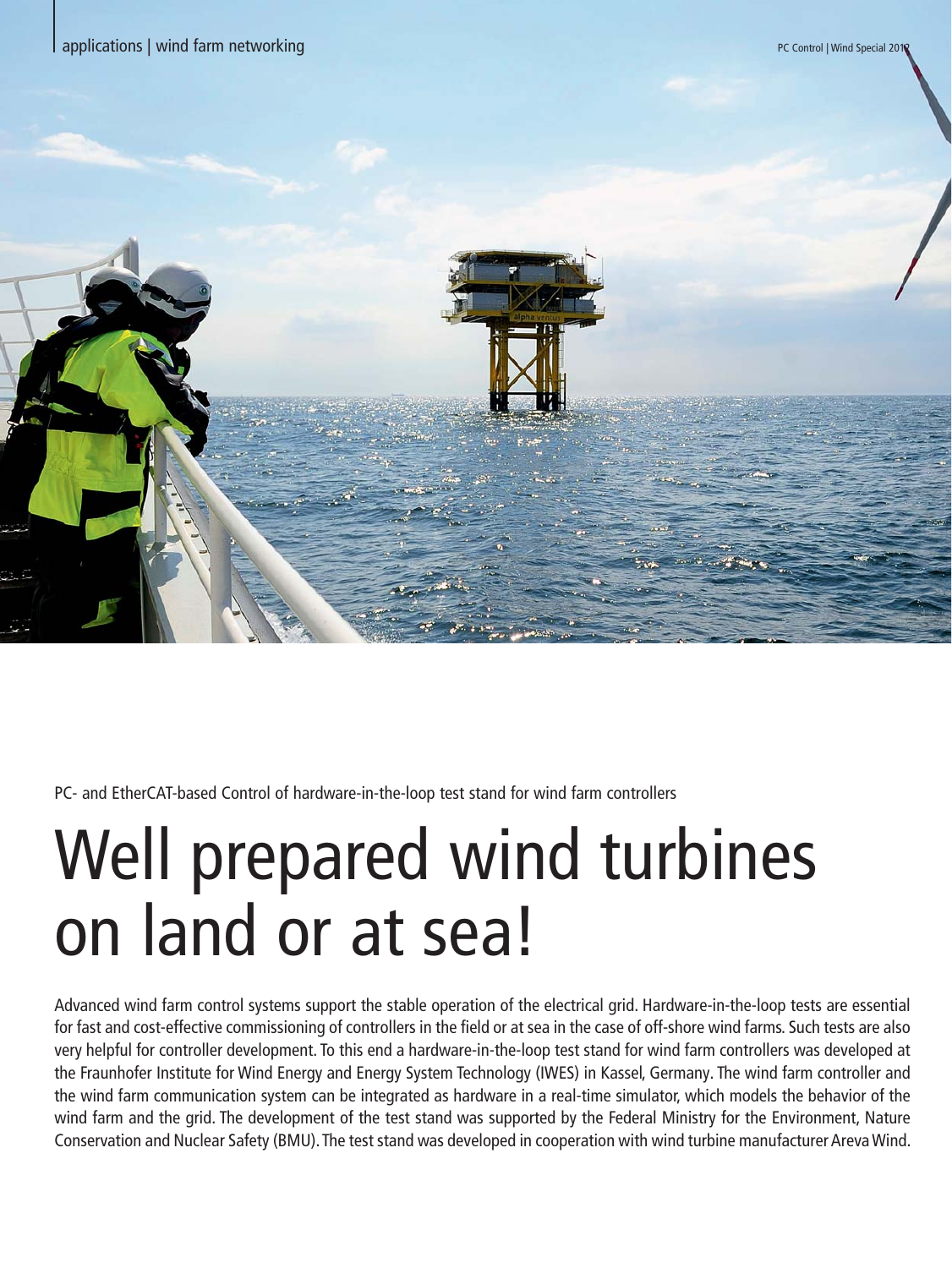

**Offshore wind farm Alpha Ventus off the German North Sea coast**

Control systems for wind farms and wind turbines play a key role in the availability and therefore the economic efficiency of wind farm projects. For this reason the quality requirements for the control hardware and software are continuously increasing, particularly in conjunction with offshore systems. Certification bodies recently started calling for documented quality management in controller development, i.e. the certification no longer covers just the control algorithms, but also the development and testing processes for the control hardware and software [1].

 Software or hardware-in-the-loop (HIL) tests, during which the control system and its interaction with simulation models of wind turbines or wind farms are tested under realistic conditions, form an important part of such a development process. The key benefits of the HIL procedure are:

- − Functional controller tests, covering all relevant operating situations
- − Reproducible ambient conditions, particularly wind velocities and grid conditions
- Safe testing of the controller functionality, even in critical situations
- Significant reduction of commissioning efforts in the field

HIL tests, in which the actual controller hardware is coupled with a real-time simulator via a hardware interface, are particularly demanding for simulation models.

 The Fraunhofer IWES in Kassel created a modular model library based on the Matlab®/Simulink® simulation software for this purpose, which can be used to configure suitable models for individual wind turbines and wind farms. Automatic code generation enables real-time models to be derived, which can be executed directly in a real-time, Industrial PC-based simulation environment



#### **Figure 1: Diagram of a wind farm control system**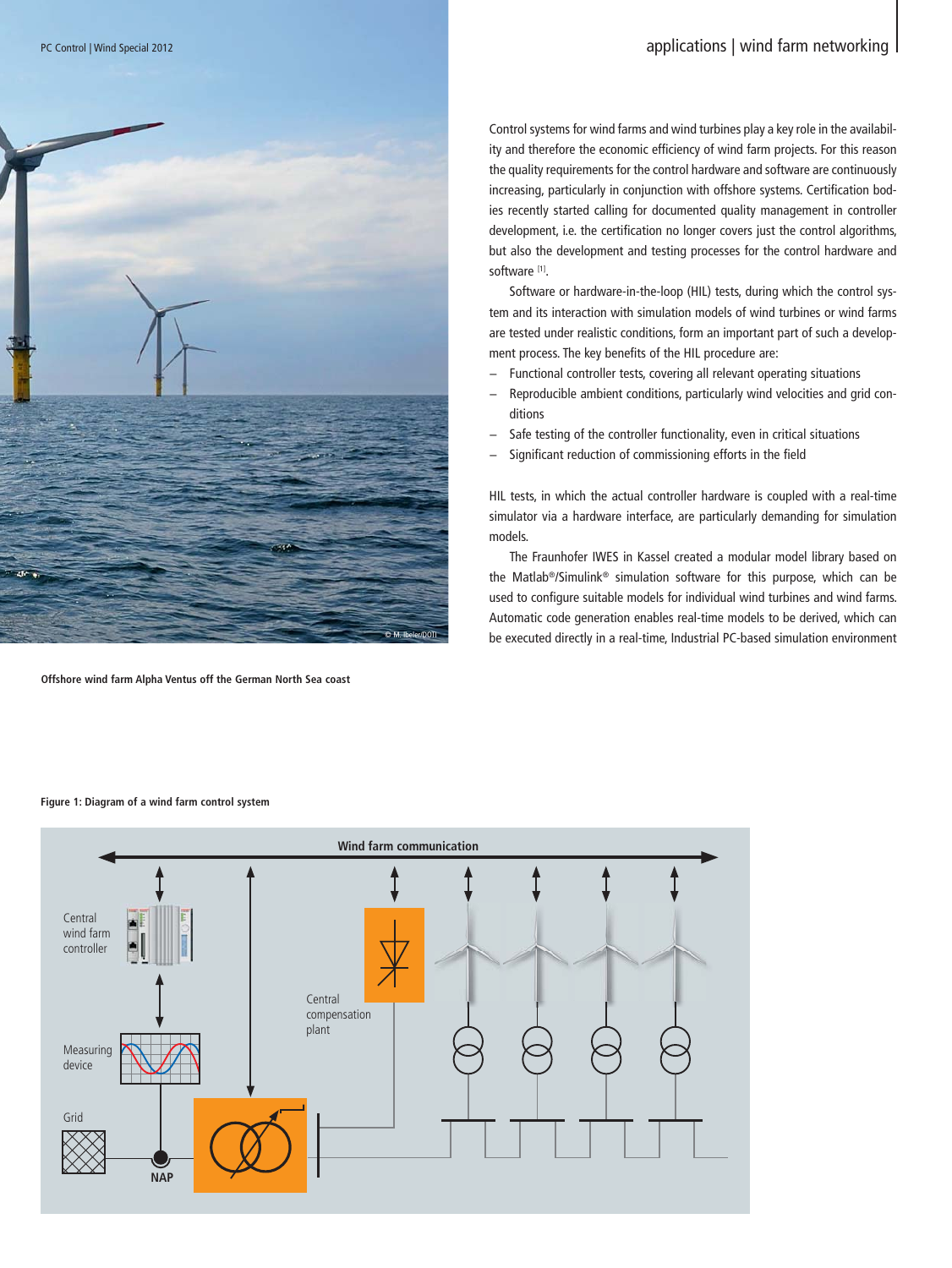



through integration in the TwinCAT 3 automation software platform from Beckhoff. The actual models are embedded in an environment for automated processing of a large number of test cases. For each test the external conditions such as wind speed and grid voltage, and also the occurrence of defined faults in a turbine or the wind farm can be specified. In conjunction with the modular model structure, the configuration of a real-time simulator based on Beckhoff hardware enables a high degree of flexibility for matching customer requirements with the test challenge. Figure 2 shows the structure and the user interface of the hardware-in-the-loop test environment for the control system of a wind turbine.

## Hardware-in-the loop test environment for wind farm controllers

In advanced wind farms it is essential to have a wind farm controller as a central control unit. This enables support of stable grid operation through system services. Active power control supports frequency stability in the grid, while reactive power control is important to ensure voltage stability at the wind farm connection point. The wind farm controller is supplied with measured data from the grid connection point and controls the different actuators via a wind farm communication system. Actuators include the individual wind turbines and additional compensation systems such as capacitor banks or STATCOMs. Transformers with variable ratios can also be used as actuators (see Figure 1).

#### General requirements of grid operators

The required system services are specified in grid codes. They vary from country to country and between grid operators. For voltage-supporting control a distinc-



tion is made between different setting values. For example, in some cases the reactive power or the power factor may be specified, in other cases characteristic curves such as voltage/reactive power statistics. Set values may be constant or based on schedules, or grid operators may vary them via telecontrol. The requirements for controller dynamics may also differ significantly: In Germany, for example, a new reactive power value may currently be set from the Q(V) curve after 10 seconds at the earliest [2], while the British grid code specifies a maximum settling time of two seconds [3]. Compliance with these requirements is generally verified during commissioning of a wind farm. However, starting in 2014 wind farm controllers for the German market will also have to be certified.

#### Challenges for hardware and controllers

High dynamic requirements are a challenge for the control system and for the wind farm communication. Crucial factors for the achievable dynamics are the discrete delays in the control loop [4]. These are caused by the measurement of electrical parameters, the processing in computers and the communication between wind farm controllers and turbines. Fast communication processes and processing sequences within the controlled system, which should ideally by synchronized, are therefore required. Faced with high dynamic requirements, the controller itself should be precisely synchronized with the controlled system. In addition to the discrete delays, this also includes the dynamic behavior of the actuators and the steady-state gains through electrical components in the wind farm and the grid.

### The final step before simulations become the real thing

A universally applicable wind farm controller has a complex structure and an extensive parameter set. It must be adapted to the hardware, the precise behavior of which can in many cases only be determined with significant effort and through simulations. Before commissioning wind farm controllers, it is therefore advisable to test them in the laboratory under realistic conditions. With such a development step it is possible to avoid time-consuming and expensive adaptation measures in the field or at sea.

 To this end an HIL test stand for wind farm controllers was developed at Fraunhofer IWES in Kassel. The wind farm controller and the wind farm communication system can be integrated as hardware in a real-time simulator, which models the behavior of the wind farm with the required level of detail. The real-time simulator consists of different submodels, which are distributed